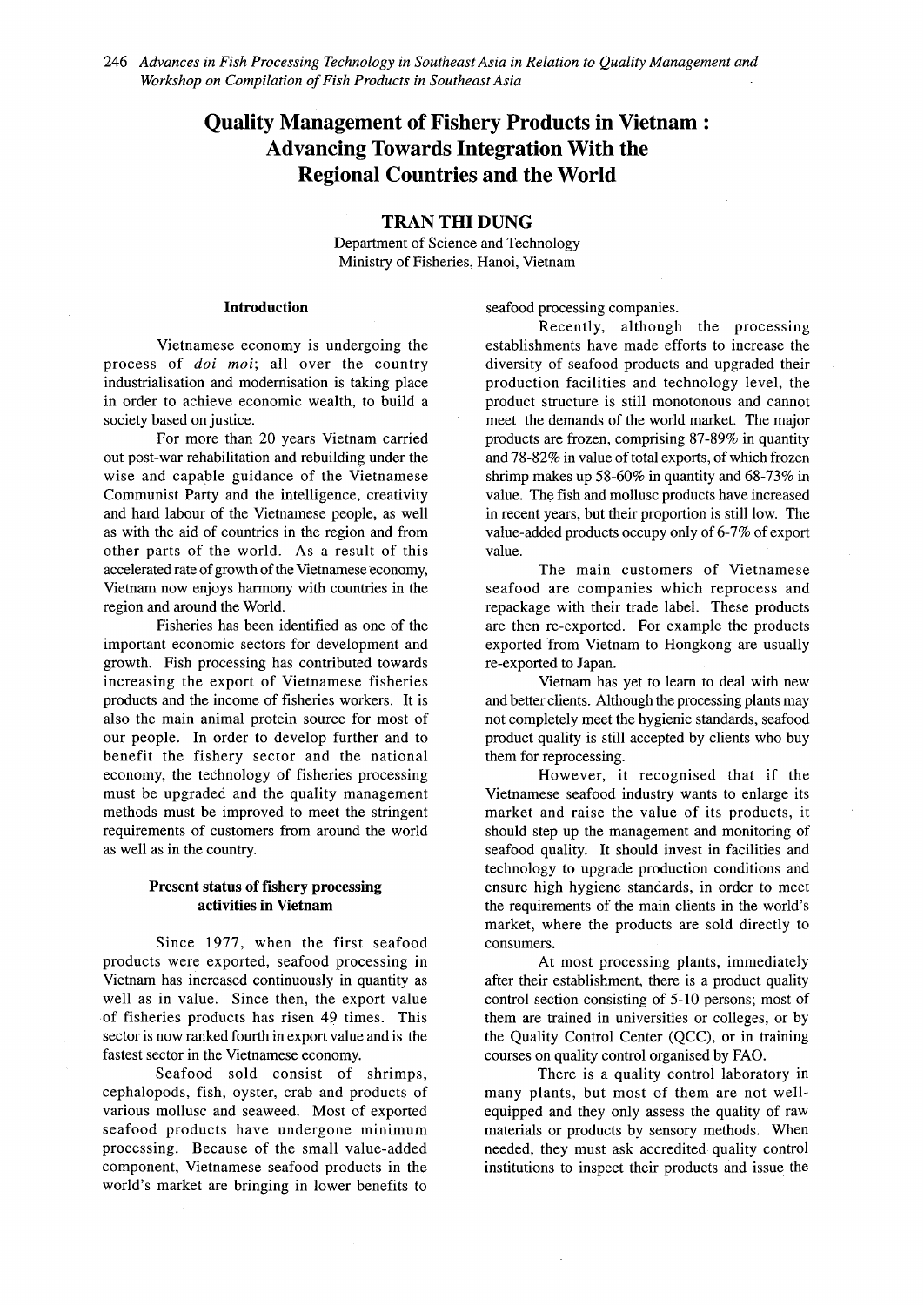health certificate for export.

Faced with the practical requirement that there should be an office with jurisdiction to control and issue seafood products with health certificate, in 1983 the Export Aquatic Product Quality Control Center (QCC) was established. It belongs to the Ministry of Fisheries and is charged with the responsibility of sending cadres into plants to inspect their processing methodology, production technology and hygiene conditions and to take samples for the purpose of controlling product quality before issuing export seafood products with health certificate. The water samples from processing plants are also periodically tested in laboratories. But in practice its main office was in Seaprodex's building and its activities are related closely with this organisation. QCC has laboratories in Haiphong, Danang, Ho Chi Minh City, but most of their equipment are backward.

There are many laboratories providing seafood products with health certificates. These laboratories belong to different ministries; for example: Regional Centre for Standardisation Metrology and Quality (SMQ), Vinacontrol, Center of Hygiene & Epidemiology, Pasteur Institute, Seaspimex, Food Control Center, Animal Quarantine Center and others. The chaotic situation in the control and issue of such certificates has complicated the quality management program. This may have resulted in the erosion of the quality of Vietnamese seafood in recent years, leading to a drop in the average price of our exports.

In order to enhance the prestige of Vietnamese seafood products on the international market, the Ministry of Fisheries established the National Fishery Inspection Quality Assurance Center (NAFIQACEN). NAFIQACEN is responsible to the Minister of Fisheries to organise activities on inspection, to issue establishments with hygiene and assurance certificates, to control export of seafood products and to issue health certificates in accordance with state and international requirements. The NAFIQACEN headquarters is in Hanoi, with branches in Haiphong, Danang, Nhatrang, Ho Chi Minh City and Camau. Besides NAFIQACEN, the Fishery Resources Conservation Department and its branches, which are responsible for controlling diseases and quality of fishes, as well as inputs of aquaculture, also take part in the control and issue live fishes with health certificates.

Instead of quality management by control only of product quality and issue of certificate before exporting, nowadays quality management is extended and this consists of the quality management from culture, catch, handling and transport of raw material as well as processing, store and transport of export products.

Projects supported by international organisations such as UNIDO, DANIDA have helped Vietnamese fisheries train specialists in quality control of seafood products, educate the managers, processors and inspectors on new knowledge of quality management, equip NAFIQACEN branches with appropriate laboratories and train and guide processors in their application of GMP and HACCP in processing plants in the country.

Because of the pressure of market competition and quality requirements, processors are rushing to obtain aid from the project US/VIE/93/058 and NAFIQACEN to upgrade production facilities and upgrade technology in seafood processing. This is especially so in plants which want to export their products to the EU. Currently there are no Vietnamese plant that can meet completely the requirements of Directive 91/493/EEC dated July 22, 1991 of the Council of the European Communities. The number of plants permitted temporarily to export their products into the EU market is only 58%. That is why upgrading production facilities of seafood plants must be continued systematically in order to produce the products which can meet the hygiene assurance requirements of all markets in the near future.

Although NAFIQACEN was established only two years ago, it has contributed significantly to improvements in the quality of seafood exported. The average export price of Vietnamese seafood products was US\$5.58/kg in the first 10 months of 1995, an increase of 30.1% over the annual average price of the year 1994.

## **Problems facing the seafood product processing industry**

Although the quality management program of seafood products is a success, the Vietnamese seafood processing industry still faces the following problems:

- Fluctuations in the supply of raw materials, insufficient and unstable supplies resulting in excessive competition between fish processing establishments. Because they lack experience, some processors buy raw materials which do not meet quality requirements, therefore resulting in low quality products.
- In processing plants the technology must be upgraded, the lay-out of production lines must be rearranged, advanced methods of quality management must be implemented so that they respond to hygiene assurance requirements for seafood products.
- The fishing vessels, fishing ports, the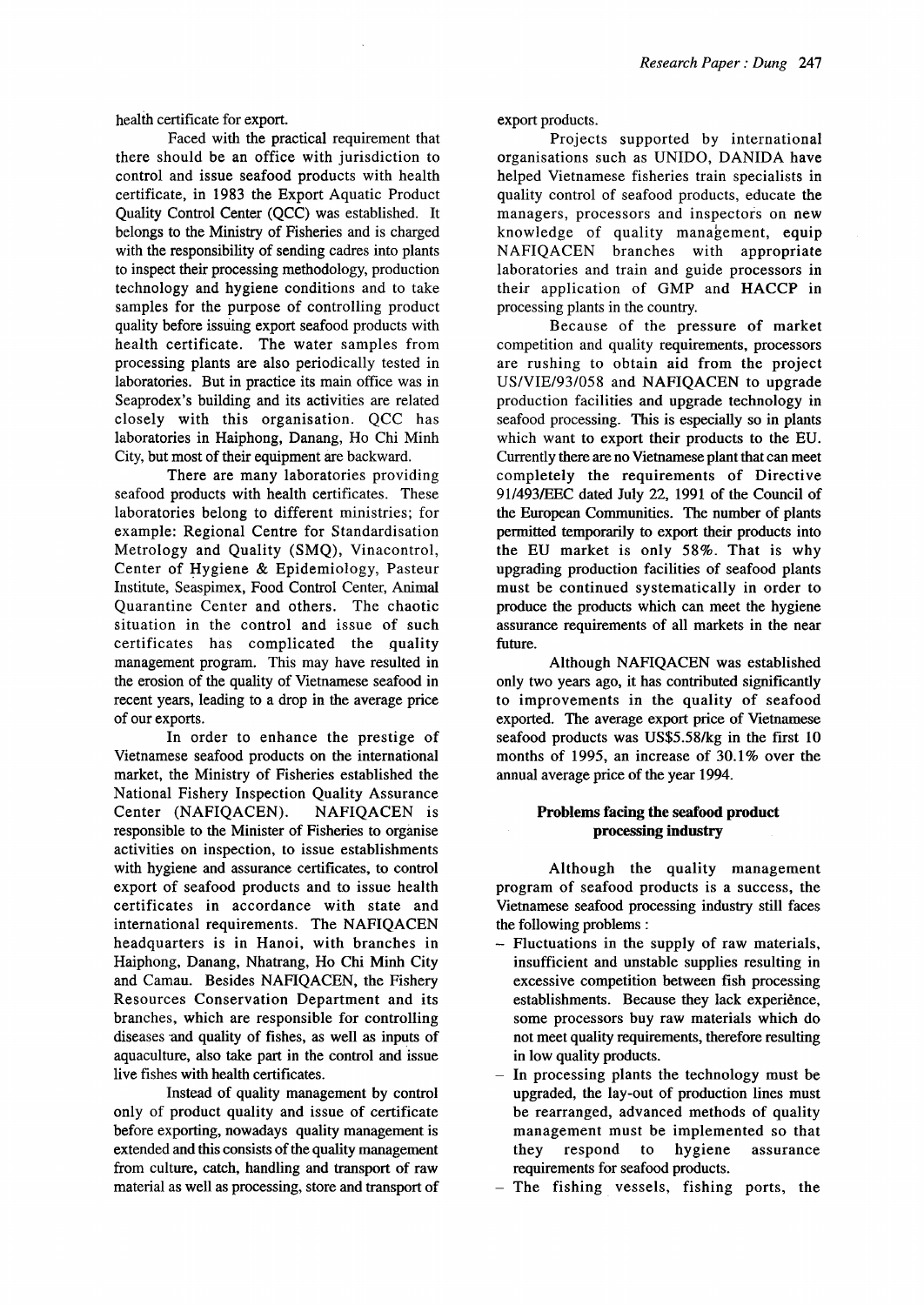## 248 *Advances in Fish Processing Technology in Southeast Asia in Relation to Quality Management and* **Workshop on Compilation of Fish Products in Southeast Asia**

equipment for landing, transport and store of fish and fish products are not satisfactorily kept in good hygiene condition, resulting in deterioration and post-harvest losses.

- The aquaculture fisheries have not been developed sufficiently to supply enough raw materials to the processing industry.
- The fishermen in fishing vessels and workers in fish farms are not trained sufficiently for proper handling of raw materials to reduce post-harvest losses.
- Rules and regulations for quality management are lacking.

The fisheries quality management system is facing the following matters :

Because the fisheries quality management system has been established recently, we have yet to finetune the rules and regulations. These rules and regulations do not take sufficient note of the complicated situation of seafood product quality in the market. The Ministry of Fisheries is actively setting up new rules and regulations in order to manage thoroughly and closely the quality of fish products.

The government has passed the law of commodity No  $86/CP$  on  $8/12/1995$ . The enactment distributes responsibilities on commodity quality to the various ministries. Since July 1996, the Ministry of Fisheries, based on that enactment and on by-law rules and regulations, has been charged to carry out fishery quality management in the country. This will tidy up the control and issue of seafood products with health certificate. The Ministry of Fisheries will now manage closely and effectively the export of seafood products.

The fishery product quality inspection organisation is prepared to issue product hygiene and quality assurance for overseas customers. It is also providing proper training to cadres who are quality managers in state departments or establishments to upgrade their skills.

## **Future Developments in Relation to Quality Management**

In order to improve the quality of Vietnamese fishery products and to keep up with fisheries development in the region the Ministry of Fisheries has set up the following measures on quality management to be implemented in the next few years:

- 1. Perfecting the fisheries product assurance and quality management system.
- Strengthen personnel, upgrade laboratories and train cadres from MOFI, NAFIQACEN,

the Fishery Resources Conservation Department and branches of the last two organisations.

- Promulgate the rules and regulations for monitoring fishery product quality and hygiene assurance practised in the establishments from the production of raw m aterial, post-harvest handling and preserving, collecting, transporting, processing and product storage and their import and export.
- Set up and promulgate the Vietnamese standards based on product quality. Stipulate the scope and objectives of these standards and supervise and monitor their implementation. In particular, attach importance to implementing good manufacturing practice (GMP) and advanced management methods based on the application of HACCP.
- Intensify training for quality inspectors, and quality managers of establishments; concentrate on training for total quality management.
- Establish relations with ASEAN fishery quality management systems. Cement the relationship with quality control institutions of EU, America and Canada in order to create conditions for the export of Vietnamese seafood products into those markets.
- 2. Set up the quality management program for raw materials.
- Promulgate the technical standards and procedures for producing, collecting, transporting and preserving raw materials. Only those establishments which meet those requirements in full will be issued with a permit to produce raw materials.
- Promulgate regulations which require processing plants to extend the scope of their quality management programs to the production of raw materials. Develop measures to help preserve raw materials, decrease post-harvest loss and promote hygiene and quality assurance. Organise seminars to disseminate technical guidance in preservation, transport and handling of raw material appropriate with hygiene and assurance conditions.
- Continue upgrading production facilities and improve preservation and processing technology, fine-tune investment policy, divert capital to increase production of raw materials, develop aquaculture in areas with commercial productivity into industrial-scale